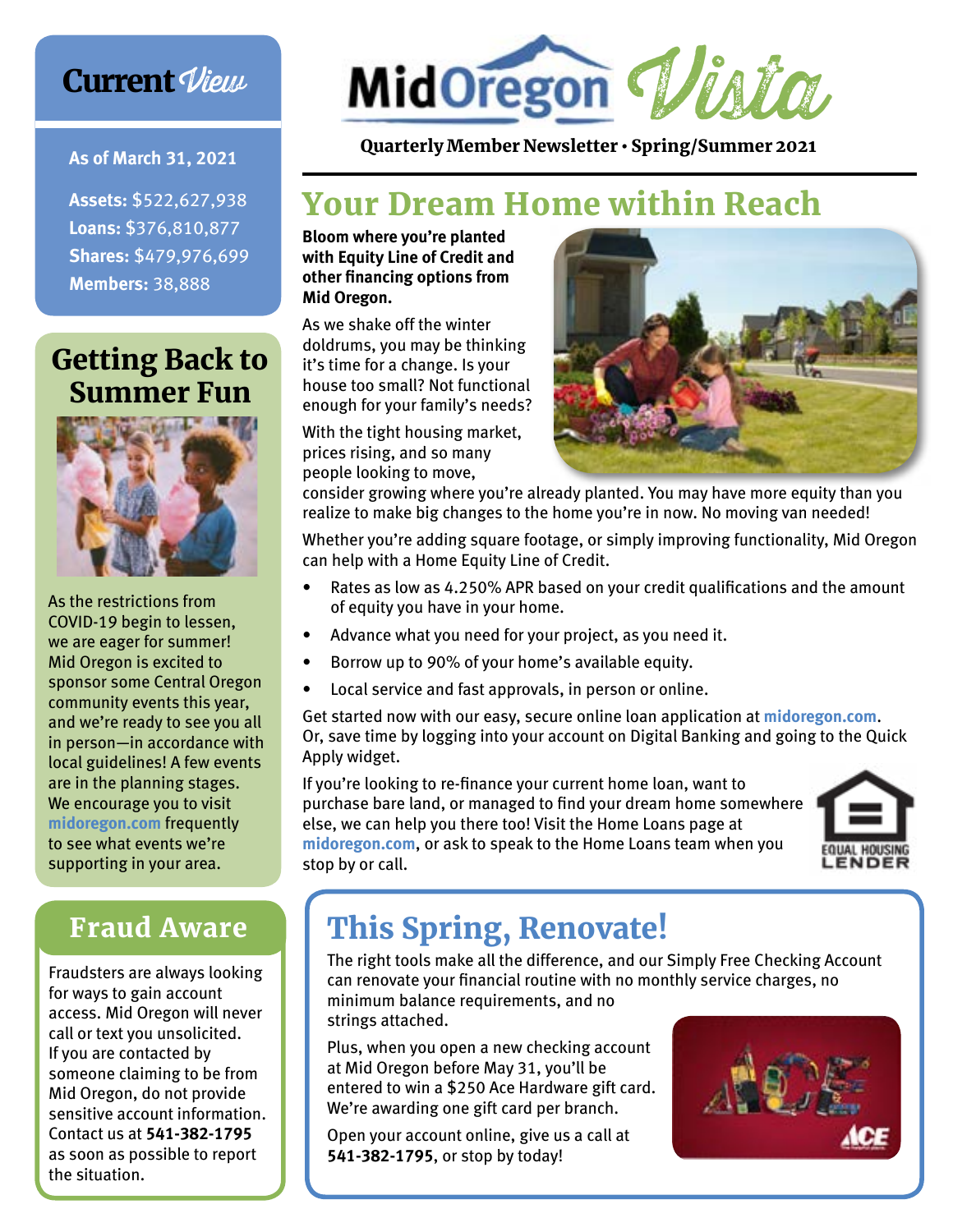

# CEO's **Message**

#### Central Oregon Roars Back to Life

When we hosted our virtual Annual Meeting back in March, our keynote speaker, Regional Economist Damon Runberg, showed us some exciting data. The data suggest that Central Oregon is poised to roar back to life this summer as COVID-19 recedes and tourists and consumers get closer to business as usual.

#### **Membership growth continues**

I must admit I was skeptical, but we're seeing the signs already. Mid Oregon experienced the largest growth in new checking accounts in our history just a month ago, and we continue to see busy branches and members preparing to purchase homes, vehicles, and the equipment they need to get their businesses ready for new customers.

#### **Here to serve members**

We also learned something else: Our Central Oregon friends and neighbors want the option of in-person service, and our commitment to keeping our branches open to serve our members throughout the pandemic attracted hundreds of new households to discover the credit union difference.

#### **Staying connected**

Whether in-person or online, we'll keep building better ways to stay connected digitally. We just rolled out credit and debit card fraud alerts by text message and email, and we'll be bringing you more enhancements soon to manage your accounts using Digital Banking. Plus, we'll continue to offer online webinars on topics such as Central Oregon's business outlook, an introduction to Digital Banking, retirement and investing, and more.

#### **In the community**

As summer rolls on, we're also looking forward to more opportunities to see you in person! We have always been proud of our close ties with community events throughout Central Oregon, and we're eager to get started as soon as we can. Look for us at local community music festivals, fairs, and rodeos where and when we can. Visit **midoregon.com** or our Facebook page for our updated community calendars.

We value your membership at Mid Oregon. Have a great summer, and we'll see you out there soon! Bill Anderson

### Did You Know? **Pay anyone with the** *PayTo:* **widget**

No fees, easy set-up. Need to split the bill for lunch? Pay your landscaper? Reimburse your brother? Mid Oregon's Digital Banking has everything you need to pay straight from your phone in seconds.

No need to download one of those third-party apps and share your account information with another vendor to make quick payments. Using the *PayTo:* widget in Mid Oregon's Digital Banking, you can pay anyone with just a phone number or email.

| How. | 1000, 1000, 803, 811                                                                |  |
|------|-------------------------------------------------------------------------------------|--|
|      | Send Money                                                                          |  |
|      | of Tea Recipied                                                                     |  |
|      | <b>Mary C. Printering</b><br><b>MILLION</b>                                         |  |
|      |                                                                                     |  |
|      |                                                                                     |  |
|      |                                                                                     |  |
|      | <b>Kining Tring Kapriseri</b>                                                       |  |
|      |                                                                                     |  |
|      |                                                                                     |  |
|      | 0.56                                                                                |  |
|      |                                                                                     |  |
|      | Total: \$15.00.                                                                     |  |
|      |                                                                                     |  |
|      | of Winas, Martin                                                                    |  |
|      |                                                                                     |  |
|      | Clinterio classification in this person<br>Tuesdo in the 1 Diffusion to plan 1 2 of |  |

It's easy, fast and FREE! There's no fee

to use your Mid Oregon debit card to pay anyone using *PayTo:*. To get started:

- 1. Login to Digital Banking.
- 2. Select the *PayTo:* widget. If you don't see it on your dashboard, click More to find any hidden widgets.
- 3. Click the Make a Payment button.
- 4. Fill in the recipient's email or phone number and confirm.
- 5. Enter your debit card number and the amount you want to transfer.
- 6. Click Send and you're done!

You can use the widget on your desktop computer to create and manage contacts, review your transaction history, and receive incoming payments to your Mid Oregon account. Try it today!

### Join our Team!

Mid Oregon Credit Union continues to grow. We are interested in hearing from enthusiastic, dedicated, and qualified people looking for a rewarding career opportunity in Central Oregon.

Visit the careers webpage at **midoregon.com** to check our current job openings and apply.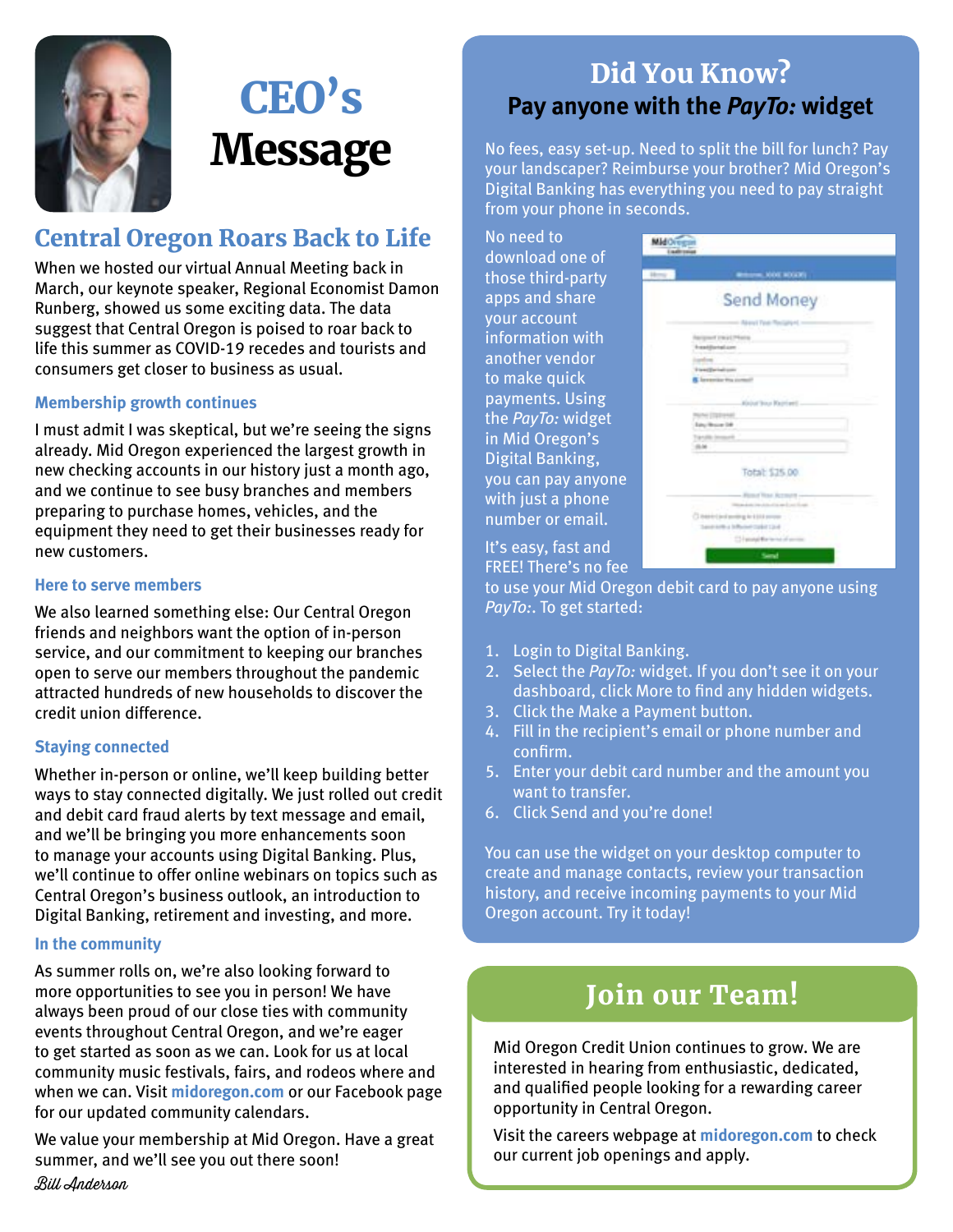## Common Factors Affecting Retirement

When it comes to planning for your retirement income, it's easy to overlook factors that can affect whether you will be able to enjoy the retirement you envision.

- **Investment risk—**Different types of investments carry with them different risks. Sound retirement income planning involves understanding these risks and how they can influence your available income in retirement.
- **Inflation risk—**Inflation is the risk that the purchasing power of a dollar will decline over time, due to the rising cost of goods and services.
- **Long-term care expenses—**This type of care may be needed if physical or mental disabilities impair your capacity to perform everyday basic tasks. As life expectancies increase, so does the potential need for longterm care.
- **Catastrophic care expenses—**Despite the availability of Medicare coverage, you'll likely have to pay for additional health-related expenses out-of-pocket.
- **Taxes—**Some income, like interest, is taxed at ordinary income tax rates. Other income, like long-term capital gains and qualifying dividends, currently benefit from special, generally lower, maximum tax rates. Some specific investments, like certain municipal bonds, generate income that is exempt from federal income tax.

To better understand how these factors may affect you, contact Mid Oregon Wealth Management today for a no-cost, no-obligation appointment.

Some Materials Provided by Brokerage Invest or Communication Solutions, Inc. Copyright 2021. Representatives are registered, securities sold, advisory services offered through CUNA Brokerage Services, Inc. (CBSI), member FINRA/SIPC, a registered broker/dealer and investment advisor, which is not an affiliate of the credit union. CBSI is under contract with the financial



JC Hallman, Financial Advisor 541-322-5745 **j.c.hallman@cunamutual.com**

The MEMBERS Financial Services Program Located at: Mid Oregon Wealth Management

institution to make securities available to members. Not NCUA/NCUSIF/FDIC insured, May Lose Value, No Financial Institution Guarantee. Not a deposit of any financial institution. CUNA Brokerage Services, Inc., is a registered broker/dealer in all fifty states of the United States of America. FR-3553059.1-0421-0523

## **Community Outlook** Events and special dates for

#### May

- 18 **Webinar: Understanding Digital Banking** 12 p.m. A guided tour through the main features of our Digital Banking platform, such as multiple ways to transfer funds, link outside accounts, personalize your security and alerts, and more.
- 18 **Webinar: The Return of Conservative Investing**  6 p.m. Presented by CUNA Mutual and Mid Oregon Wealth Management.
- 25 **Webinar: Women and Investing** 3:30 p.m. Presented by CUNA Mutual and Mid Oregon Wealth Management.
- 26 **Webinar: Long-Term Care Coverage** 1 p.m. Presented by CUNA Mutual and Mid Oregon Wealth Management.

# **Mid Oregon members**

- 26 **Business Webinar: Recovery from COVID is Closer Than You Think** 3 p.m. Presented by Damon Runberg, Economist, Oregon Employment Department.
- 31 **Memorial Day** Mid Oregon branches will be closed.

#### June

- 1 **Webinar: Social Security and Your Retirement** 6 p.m. Presented by CUNA Mutual and Mid Oregon Wealth Management.
- 8 **Webinar: Income for Life** 6 p.m. Presented by CUNA Mutual and Mid Oregon Wealth Management.
- 20 **Father's Day** Free admission for fathers to the High Desert Museum. Sponsored by Mid Oregon Credit Union. Visit **highdesertmuseum.org** to reserve advance tickets.